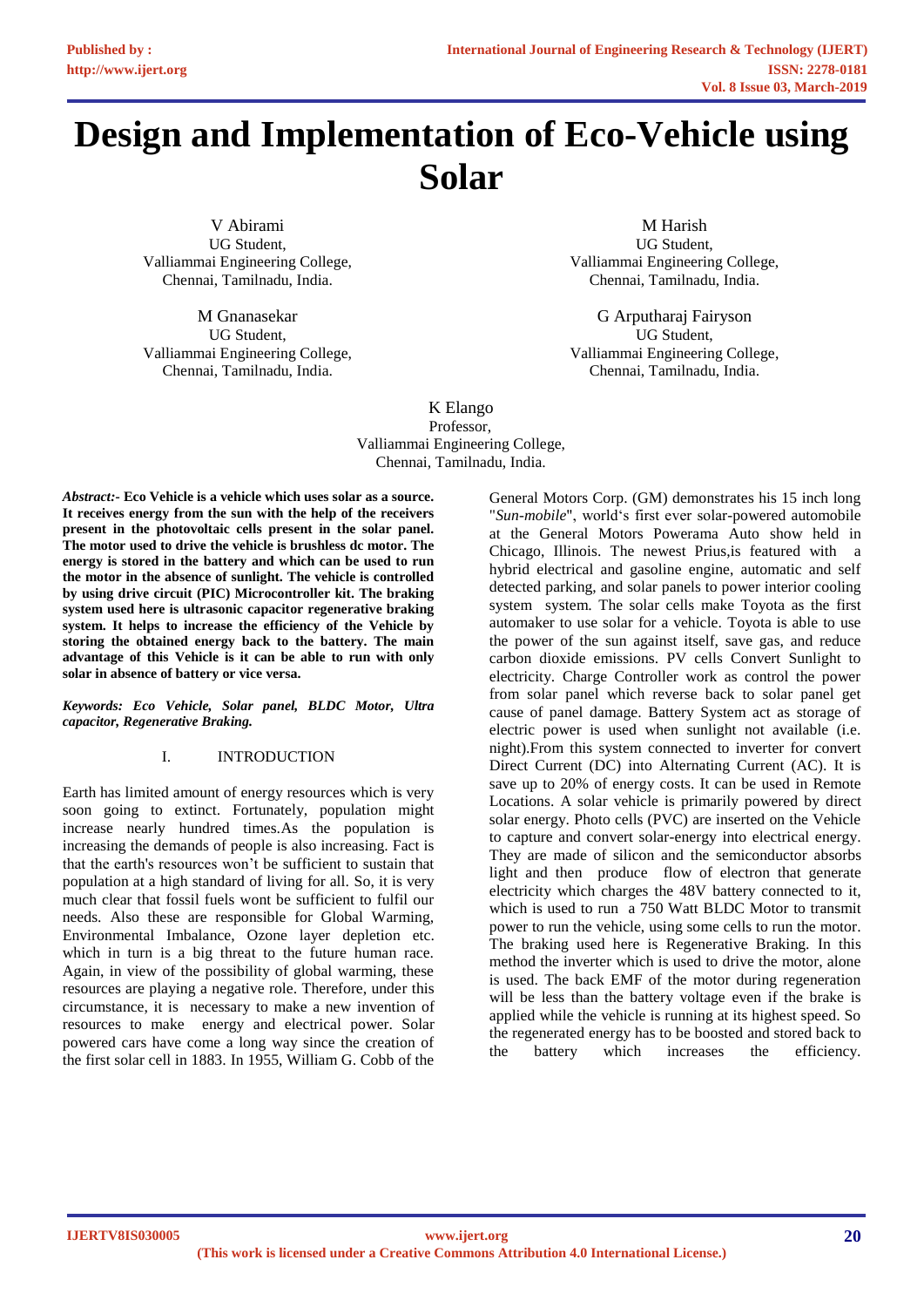



Figure.1 Block Diagram

# II.ENERGY ABSORPTION AND CONVERSION *3.1 WORKING OF SEPIC CONVERTER*



Due to the increase in demand of high voltage gain DC-DC converters for various applications supplied by low DC output voltage power sources, the development of these converters has been a wide research area in recent years. Usually a grid connected PV cell needs DC-DC converters which is used to stepup the output of the solar cell. The design of DC-DC converters are typically made with high gain static so that the output voltage can be increased and it also obtains a high conversion efficiency.However, the conventional DC-DC converter topologies like SEPIC can only step up the output by 5 times of the input voltage when the duty Cycle is set to 0.82.In the other hand, to meet out the dc input voltage of the inverter, the input supply voltage of the converters has to be increased more than 10 times. Therefore, to overcome these problems, this paper proposes the solution and the use of design of DC-DC modified SEPIC converter topologies for photovoltaic applications. By adding capacitors and diodes modifications to the conventional SEPIC converter is done. From the experimental results shows that times and has the efficiency about 91.5%. Furthermore voltage about 10 percent.

# *3.2 MPPT USING FUZZY LOGIC*



Figure.3 General Diagram of Fuzzy Controller

The actual energy conversion efficiency provided by photovoltaic cell is very low of . So as to neglect this issue and to get the maximum results and efficiency, the entire design of PV system should be optimised. MPPT controllers are used because they play vital role in increasing the efficiency. These controllers are becoming an important elements in PV systems. A significant number of MPPT controller schemes had been extended with simple techniques such as voltage and current feedback based MPPT to improvise power feedback based on MPPT controller such as the incremental conductance technique. In recent days intelligent control schemes in MPPT controller have been introduced Already some of the control schemes used previously shown greater defects, new schemes are necessary to bring new methods to bring optimised output. Fuzzy logic controllers have more effective than the existing non-linear controllers because of its flexibility.

# IV. WORKING OF BLDC MOTOR

# *4.1 WORKING*

PERMANENT Magnet Synchronous Motor (PMSM) has two types of excitation model; sinusoidal and another one is trapezoidal. PMSM having a trapezoidal excitation is called as the Permanent Magnet Brushless DC Motor (PMBDCM). In a BLDC motor, stator contains three phase windings and the rotor segment is made up of permanent magnet and consist of 2 to 8 pole pairs with alternate pairs of North (N) and South (S) poles. In a conventional DC motor, the commutation of a BLDC motor is carried out using electronic switches. To operate BLDC motor, sequential excitation must be provided. For this, details of the rotor position are required so that the coils will be excited. Hall based sensors placed in the stator. Generally BLDC motor consists of Hall sensors placed on the stator provides positioning of rotor and it is also connected at the off-driving end of the motor. As the magnetic poles of the rotor crosses the Hall sensors, they give out a high or low signal, corresponding to the North or South Pole close to the sensors, these two fields are orthogonal to each other and reduces gradually as the fields stay together. Unidirectional torque can be produced by the flux produced by the windings should catch up with the rotor. BLDC motors mostly finds application with the operation at medium and very high speeds. As these kind of motors shows less inertia with high peak torque characteristics, the motor matches for quick acceleration and deceleration of drives. BLDC With the help of speed feedback (speed sensor) or by a sensor less mode (without a speed feedback) motors can be controlled. During the normal speed control of such type of drives, an encoder measures the speed and compares it with a reference speed in-turn controlling the PWM switching process . The speed encoders come with high cost and their mounting arrangement is involved. So this problem is overcome by using speed sensor less control technique.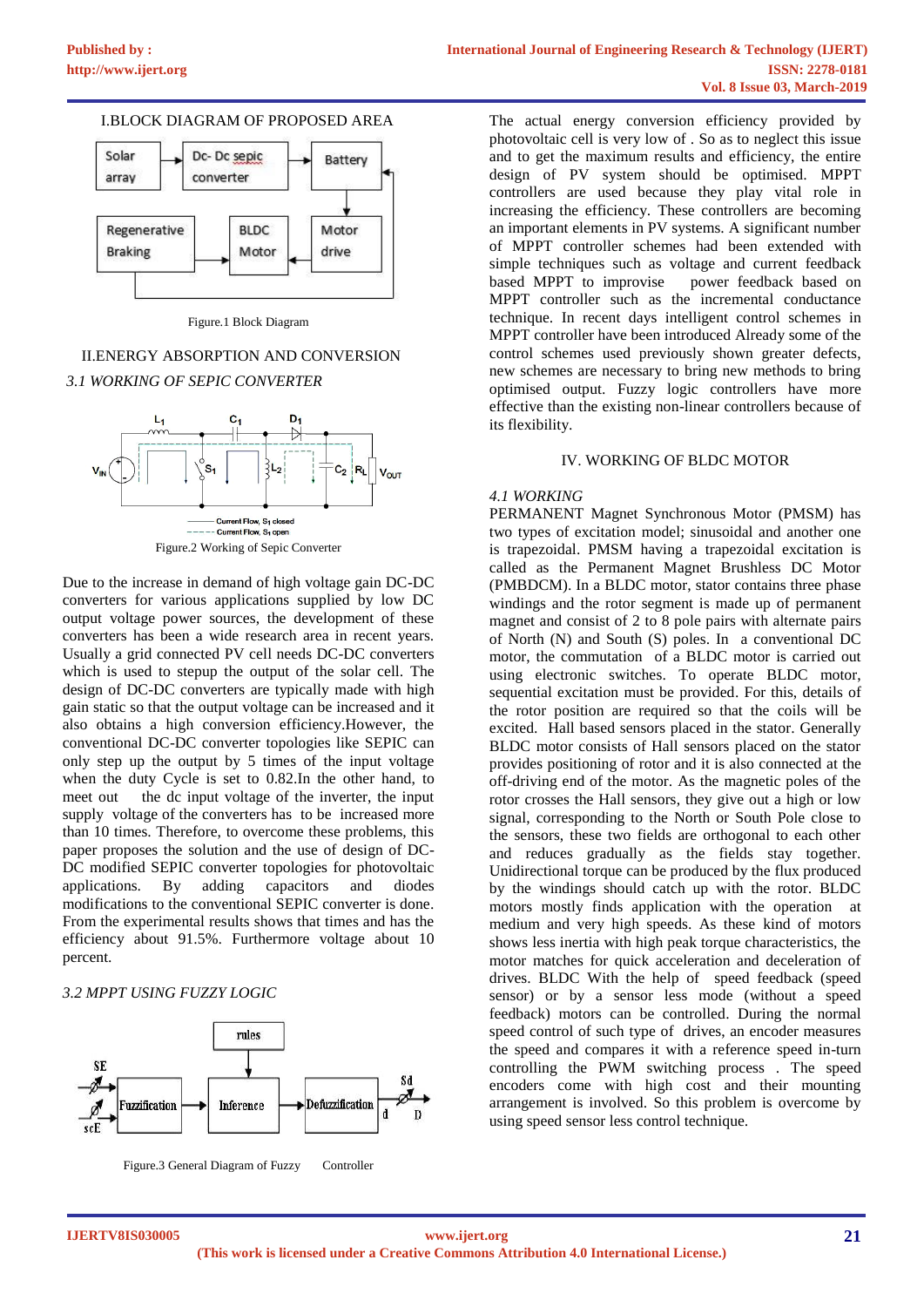

Figure.4 BLDC Motor

# *4.2 SPEED CONTROLLER*

Pulse-width modulation (PWM) is a most commonly used technique for the power control to an electrical device, made practical by modern electronic power switches. The average value of voltage (and current) given to the load is controlled by turning on and off the switch between supply and load. Longer the switch is in ON condition compared to that of the OFF periods, the higher will be the power supplied to the load. The PWM switching frequency should be as faster as it can, than what would affect the load.



Figure.5 Switching pulses

#### V.BRAKING SYSTEM

## *5.1 REGENERATIVE BRAKING*

The method of braking used here is regenereative braking using ultracapacitor combined with pedal brakes.it is for energy conservation. We use 2farad ultracapacitor to store the energy obtained from the motor after the manual brakes are applied.Range (driving range) of the EV, the distance travelled by the vehicle per charge, is an important parameter.



Figure.6 Real Time Model

## VI. IOT APPLICATION



Figure.6 Raspberry Pi

Raspberry Pi is a small card-sized pc that can do all the functions that we do with our desktop. Raspberry Pi serves as a friendly desktop that can be used as a router. Now, this powerful (Linux) computer is being used to build many IoT projects that can transform any device smarter. Since IoT technology needs a microcontroller board to send and receive the data, Wi-Fi integration to send data into the cloud and actuators which controls the operations, using Raspberry Pi board for creating IoT projects. Raspberry Pi module comes with Wi-Fi and Bluetooth. It is used link some actuators like relay driver modules, DC motors to carryout variations actuations like speed controlling, switching ON/OFF of devices etc upon programming. The